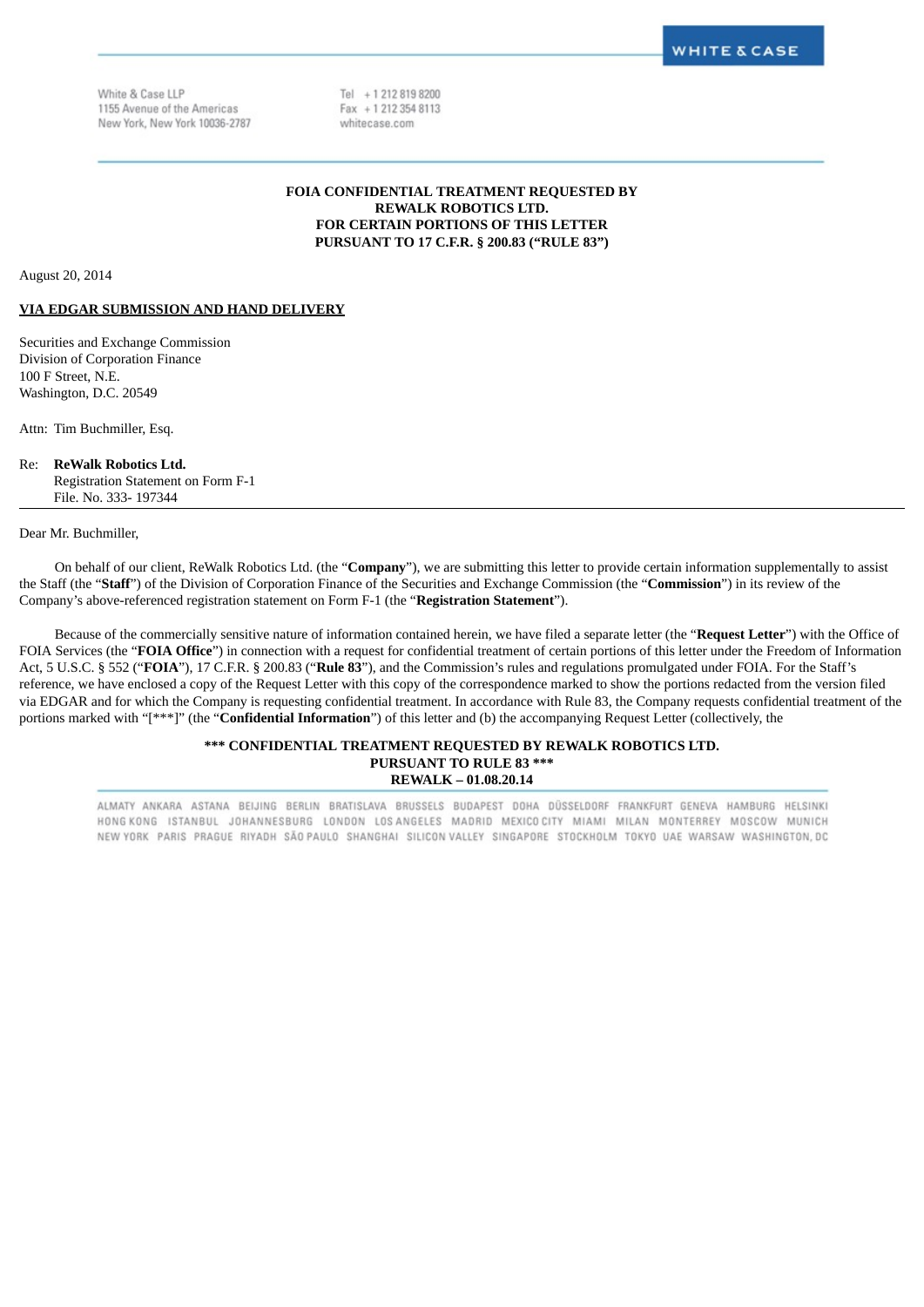Securities and Exchange Commission

## **WHITE & CASE**

August 20, 2014

"**Confidential Material**"). Please promptly inform the undersigned of any request for disclosure of the Confidential Material made pursuant to FOIA or otherwise so that the undersigned may substantiate the foregoing request for confidential treatment in accordance with Rule 83. In accordance with Rule 83, this letter has also been clearly marked with the legend "CONFIDENTIAL TREATMENT REQUESTED BY REWALK ROBOTICS LTD. PURSUANT TO RULE 83" and each page is marked for the record with the identifying numbers and code "REWALK – 01.08.20.14" through "REWALK – 05.08.20.14".

The Company advises the Staff that based on discussions with the lead underwriters for its proposed initial public offering (the "**Offering**"), it currently expects the price per share in the Offering to be between \$[\*\*\*] and \$[\*\*\*] after giving effect to a share split of 18:1 (effected by a bonus share issuance of 17 ordinary shares for each outstanding ordinary share). For comparison purposes, the range would have been between \$[\*\*\*] and \$[\*\*\*] per share prior to reflecting the bonus share issuance. Such price range is subject to change based upon market conditions, Company performance and other factors.

The fair value of the Company's ordinary shares for the purpose of stock-based compensation expense related to option grants made in April 2014 was \$7.97 per share (\$143.46 per share on a pre-split basis) compared to the currently proposed midpoint of \$[\*\*\*] per share (\$[\*\*\*] per share on a pre-split basis). The midpoint reflects a pre-money equity value of \$[\*\*\*] million. The Company notes the following with respect to the increase in value from April 2014 to the midpoint of the proposed range:

As disclosed to the Staff in the Company's response letter dated July 16, 2014, the \$7.97 per share value as of April 2014 reflected an equity value of \$106.8 million. This equity value was derived using the probability weighted expected return method (PWERM) attributing a 25% probability to an IPO scenario and a 75% probability to the scenarios of remaining a private company, sale, merger or liquidation. Had the Company attributed a 100% probability to an IPO – as is reflected in the \$[\*\*\*] million pre-money equity valuation underlying the currently proposed midpoint of the range – the value of the Company would have been \$[\*\*\*] million in a 100% IPO scenario. The 25% weighting attributed to this value in April 2014 reflected uncertainty regarding the likelihood and timing of receipt of FDA clearance for ReWalk and the nascent stage of reimbursement for ReWalk outside of the United States. The primary reasons for the overall increase in value from April 2014 were: (1) receipt of FDA clearance in June 2014, a milestone that enables the Company to potentially generate revenues from sales in the U.S. market which the Company believes to be significant, and (2) the increased probability of the IPO.1 Additional factors that contributed to the increase in value were (1) the impact of accretion and the passage of time which, all other things being equal, would support an increase in the per share value in between April 2014 and the date of the IPO; and (2) various items of positive publicity and news in the second quarter of 2014 (e.g., the Company winning the Service Robotics Masters Startup award in Munich in June 2014).

**\*\*\* CONFIDENTIAL TREATMENT REQUESTED BY REWALK ROBOTICS LTD. PURSUANT TO RULE 83 \*\*\* REWALK – 02.08.20.14**

<sup>1</sup> The Company acknowledges the drop in equity value projected in the IPO scenario in April 2014 from \$[\*\*\*] million to \$[\*\*\*] million. This is largely the result of a decrease in the forward revenue multiples of comparable companies.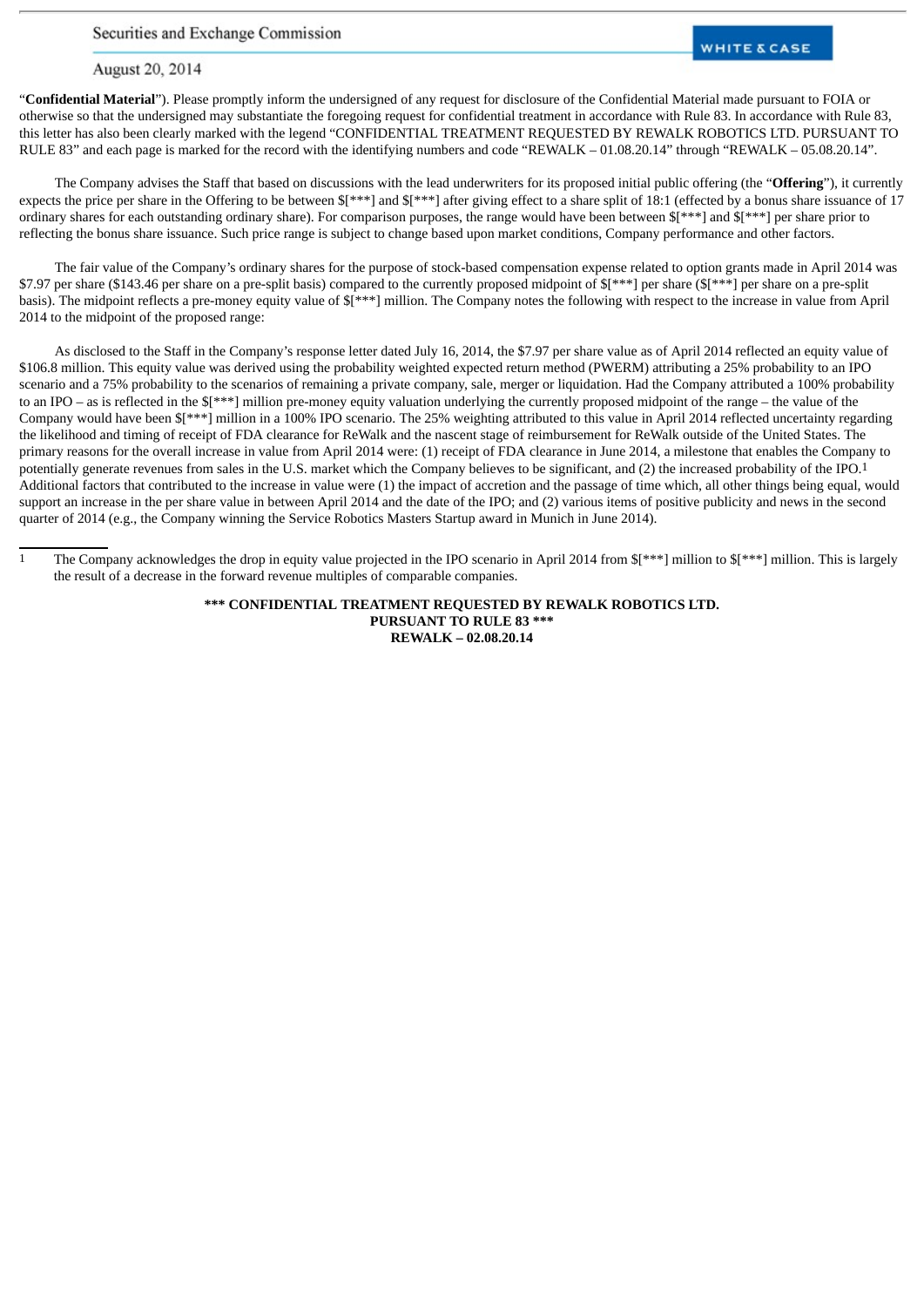Securities and Exchange Commission

# **WHITE & CASE**

August 20, 2014

Attached as Exhibit A for review by the Staff is new disclosure that the Company proposes to include in the MD&A section of the Registration Statement at the end of the section titled "—Application of Critical Accounting Policies and Estimates—Share-Based Compensation," which explains the increase in value of the Company's ordinary shares since the time of the Company's most recent option grant in April 2014.

The Company expects to file an amended Registration Statement with the SEC in advance of the launch of the Company's roadshow, which is currently scheduled to be launched on August 28, 2014.

# **\* \* \***

**\*\*\* CONFIDENTIAL TREATMENT REQUESTED BY REWALK ROBOTICS LTD. PURSUANT TO RULE 83 \*\*\* REWALK – 03.08.20.14**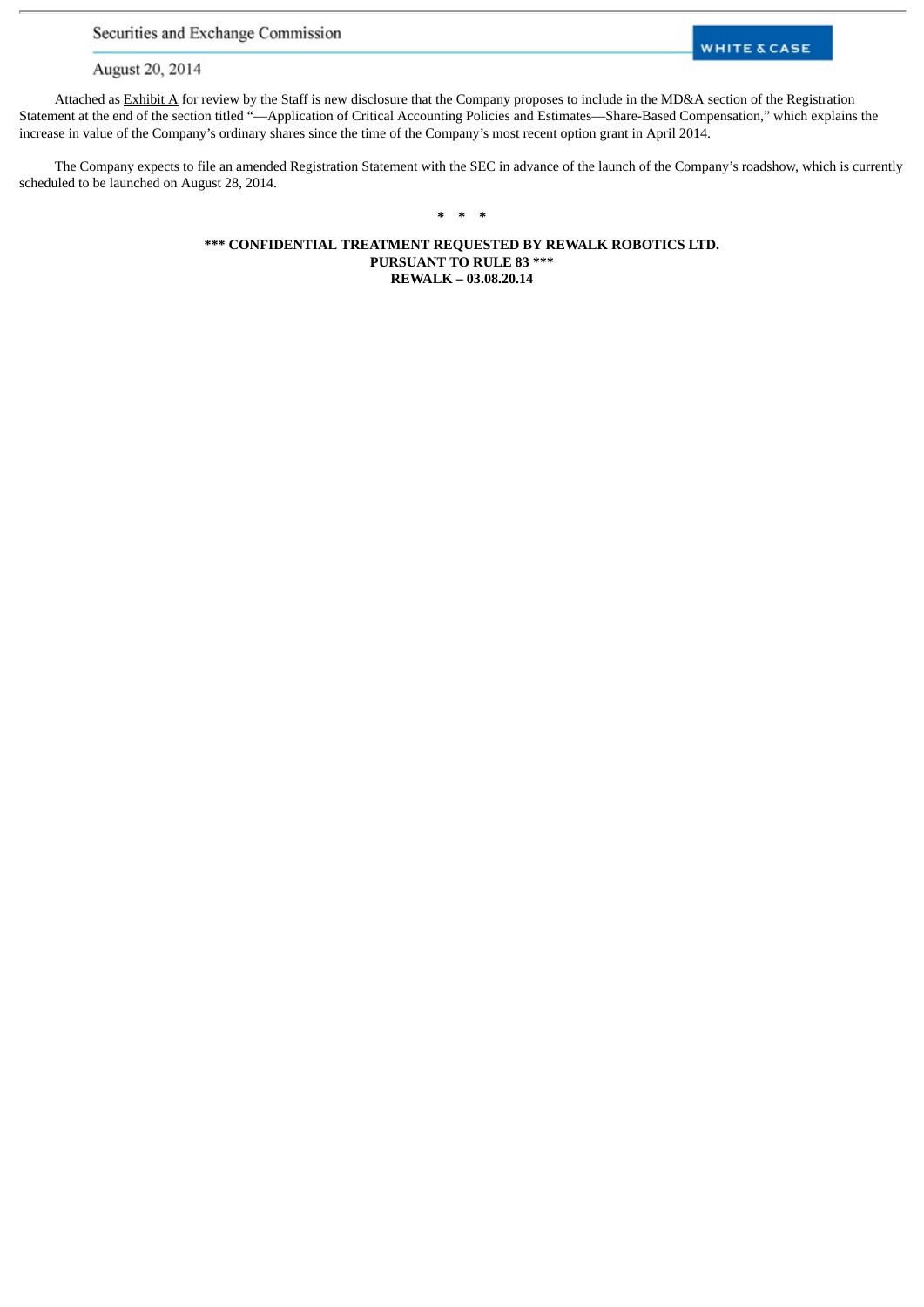Securities and Exchange Commission

# **WHITE & CASE**

August 20, 2014

Please direct any questions or comments concerning this letter to Gary Kashar at (212) 819-8223 or Colin Diamond at (212) 819-8754 of White & Case LLP.

Sincerely,

/s/ White & Case White & Case LLP

CJD

cc: Larry Jasinski, Chief Executive Officer, ReWalk Robotics Ltd.

**\*\*\* CONFIDENTIAL TREATMENT REQUESTED BY REWALK ROBOTICS LTD. PURSUANT TO RULE 83 \*\*\* REWALK – 04.08.20.14**